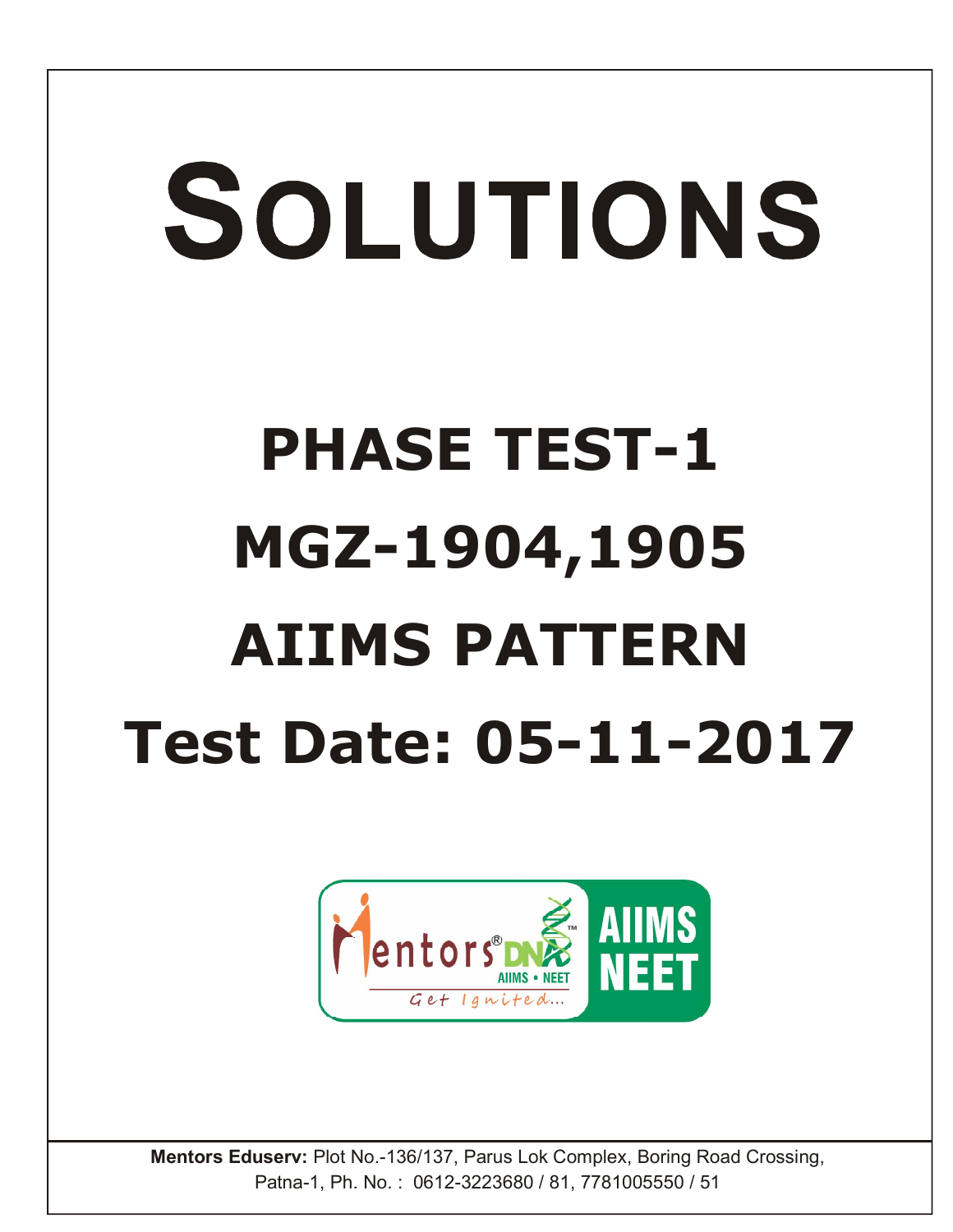

Mentors DNE **AIIMS NEET**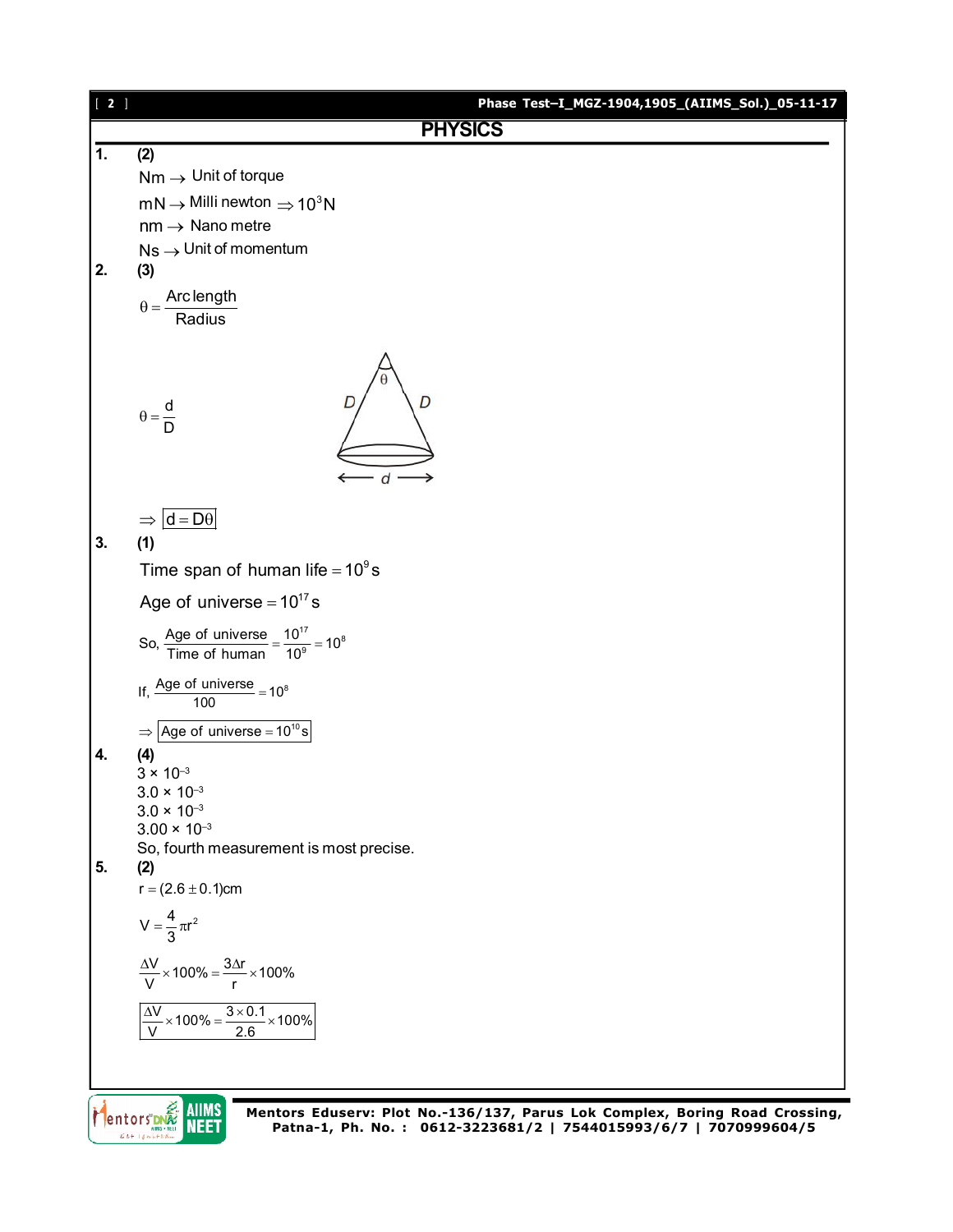**Phase Test–I\_MGZ-1904,1905\_(AIIMS\_Sol.)\_05-11-17** [ **3** ] **6. (4)** 41.68 cm The rightmost digit is most insignificant and leftmost is most significant. So,  $8 \rightarrow$  most insignificant  $4 \rightarrow$  most significant **7. (1)**  $F \propto V^a \rho^b q^c$  $F = [L^3]^a [ML^{-3}]^b [LT^{-2}]^c$  $[MLT^{-2}] = F = [M^bL^{3a-3b+c}T^{-2c}]$ On comparing  $\overline{b} = 1$ ,  $-2c = -2$   $\Rightarrow \overline{c} = 1$  $3a - 3b + c = 1$  $\Rightarrow$  3a - 3 + 1 = 1  $\Rightarrow$  3a - 2 = 1  $\Rightarrow$  3a = 3  $\Rightarrow$  a = 1 So, on putting all these values,  $F = V \rho g$ **8. (2)** The dimensional formula of energy  $E = [ML<sup>2</sup>T<sup>-2</sup>]$ So, dimensions of i) Mass  $\rightarrow$  1 ii) Length  $\rightarrow$  2 iii) Time  $\rightarrow$  -2 **9. (3)** Energy density  $=$   $\frac{E}{V}$   $=$   $\frac{1}{2}$   $\varepsilon_0$  E<sup>2</sup>  $\Rightarrow$   $\frac{ML^2T^{-2}}{L^3}$   $\Rightarrow$   $\left[$ [ML<sup>-1</sup>T<sup>-2</sup>]  $=$   $\frac{1}{2}$   $\varepsilon_0$ E<sup>2</sup>  $=\frac{E}{U}=\frac{1}{2}\varepsilon_0E^2 \Rightarrow \frac{ML^2T^{-2}}{13} \Rightarrow |[ML^{-1}T^{-2}]=\frac{1}{2}\varepsilon_0E$ **10. (3)** 2  $\frac{d^2y}{dx^2}$  will have dimensions of  $\frac{y}{x^2}$  $y \rightarrow$  pressure,  $x \rightarrow$  velocity gradient  $x \rightarrow \frac{V}{L} \Rightarrow \frac{LT^{-1}}{L} \Rightarrow T^{-1}$  $\rightarrow \frac{V}{L} \Rightarrow \frac{LT^{-1}}{L} \Rightarrow T^{-1}$   $\frac{y}{x^2} = \frac{ML^{-1}T^{-2}}{T^{-2}} \Rightarrow [ML^{-1}]$  $=\frac{ML^{-1}T^{-2}}{T^{-2}} \Rightarrow [ML^{-1}]$ **11. (3)** 2  $F = \frac{\alpha - t}{\beta v^2}$  $=\frac{\alpha - t}{\beta v^2}$ Dimensionally,  $\alpha = [T^2]$  $[MLT^{-2}] = \frac{[T^2]}{\beta[L^2T^{-2}]}$  $^{-2}$ ] =  $\frac{1}{\beta L^2}$ 

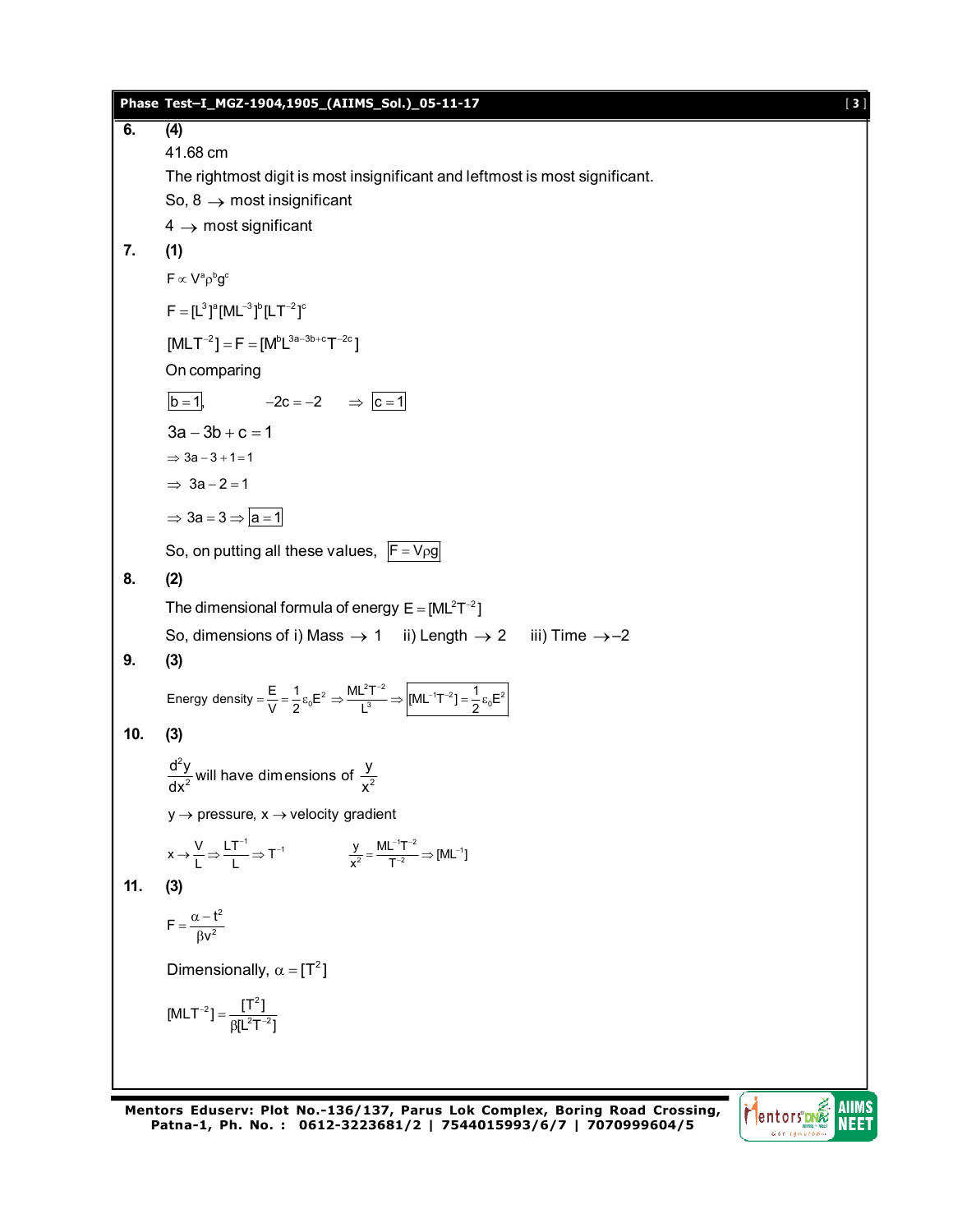## [ **4** ] **Phase Test–I\_MGZ-1904,1905\_(AIIMS\_Sol.)\_05-11-17**





**Mentors Eduserv: Plot No.-136/137, Parus Lok Complex, Boring Road Crossing, Patna-1, Ph. No. : 0612-3223681/2 | 7544015993/6/7 | 7070999604/5**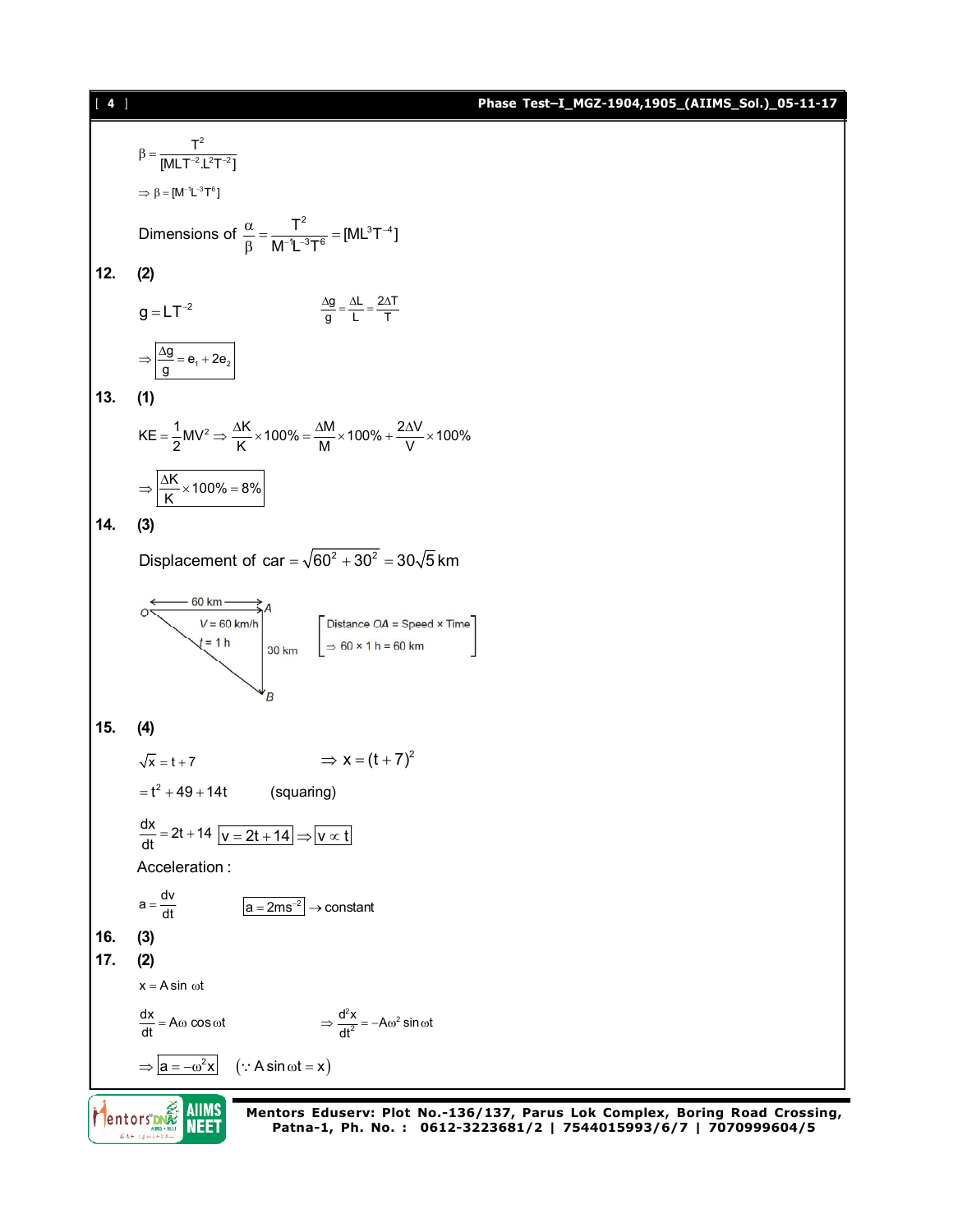

**Mentors Eduserv: Plot No.-136/137, Parus Lok Complex, Boring Road Crossing, Patna-1, Ph. No. : 0612-3223681/2 | 7544015993/6/7 | 7070999604/5**

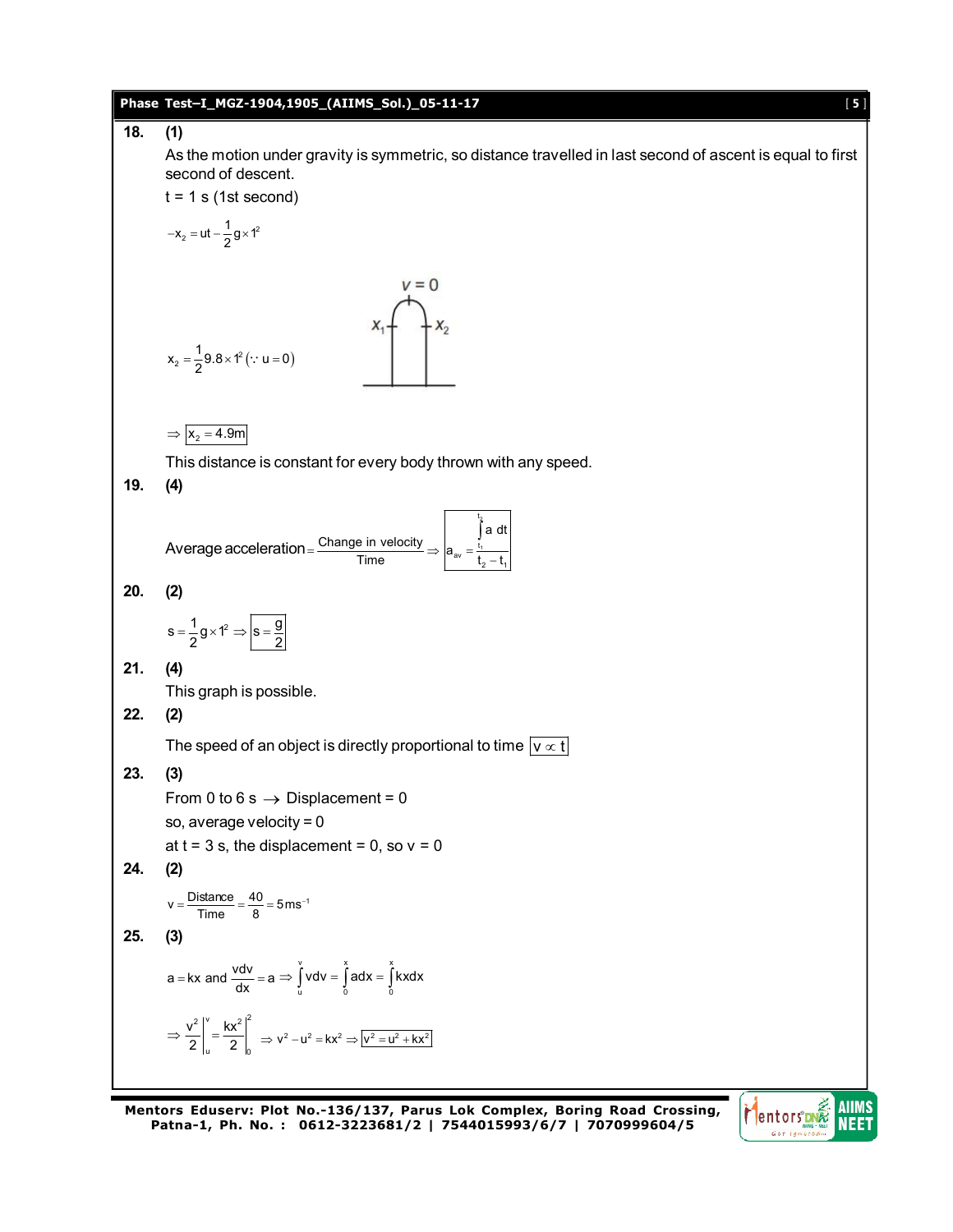| [6]        |                                                                                                                                                                                                                                | Phase Test-I_MGZ-1904,1905_(AIIMS_Sol.)_05-11-17 |  |  |  |  |  |
|------------|--------------------------------------------------------------------------------------------------------------------------------------------------------------------------------------------------------------------------------|--------------------------------------------------|--|--|--|--|--|
| 26.        | (4)                                                                                                                                                                                                                            |                                                  |  |  |  |  |  |
|            | $v_B^2 - v_A^2 = -2g\left(\frac{H}{2}\right)$                                                                                                                                                                                  |                                                  |  |  |  |  |  |
|            | $v = 0$<br>$\frac{H}{2}$<br>$20 \text{ m/s}$<br>$rac{H}{2}$<br>$\Rightarrow$ 0 - 400 = -2 × 10 × $\frac{H}{2}$<br>H                                                                                                            |                                                  |  |  |  |  |  |
|            | $ 40 \text{ m} = H $<br>$\Rightarrow$                                                                                                                                                                                          |                                                  |  |  |  |  |  |
| 27.<br>28. | (4)<br>None of the graph is physically possible.<br>(2)<br>Let the total height of tower = $H$<br>Total time of journey $= t$<br>Time taken to cover the $\frac{5h}{9}$ is = last second<br>so, $S_t - S_{t-1} = \frac{5h}{9}$ |                                                  |  |  |  |  |  |
|            | $\Rightarrow \frac{1}{2}gt^2 - \frac{1}{2}gt - \frac{1}{9}t^2 = \frac{5}{9} \times \frac{1}{2}gt^2$<br>$\left \cdot\cdot h=\frac{1}{2}gt^2\right $                                                                             |                                                  |  |  |  |  |  |
|            | $\Rightarrow \frac{1}{2} g(t^2 - t^2 - 1 + 2t) = \frac{1}{2} dt^2 \times \frac{5}{9}$                                                                                                                                          |                                                  |  |  |  |  |  |
|            | $\int_0^{\infty}$ (t - 1) s<br>h<br>⇒ $(2t-1) = \frac{5}{9}t^2$<br>5h                                                                                                                                                          |                                                  |  |  |  |  |  |
|            | $\Rightarrow$ 18t - 9 = 5t <sup>2</sup>                                                                                                                                                                                        |                                                  |  |  |  |  |  |
|            | $\Rightarrow$ 5t <sup>2</sup> - 18t + 9 = 0                                                                                                                                                                                    |                                                  |  |  |  |  |  |
|            | $\Rightarrow$ 5t <sup>2</sup> - 15t - 3t + 9 = 0                                                                                                                                                                               |                                                  |  |  |  |  |  |
|            |                                                                                                                                                                                                                                |                                                  |  |  |  |  |  |

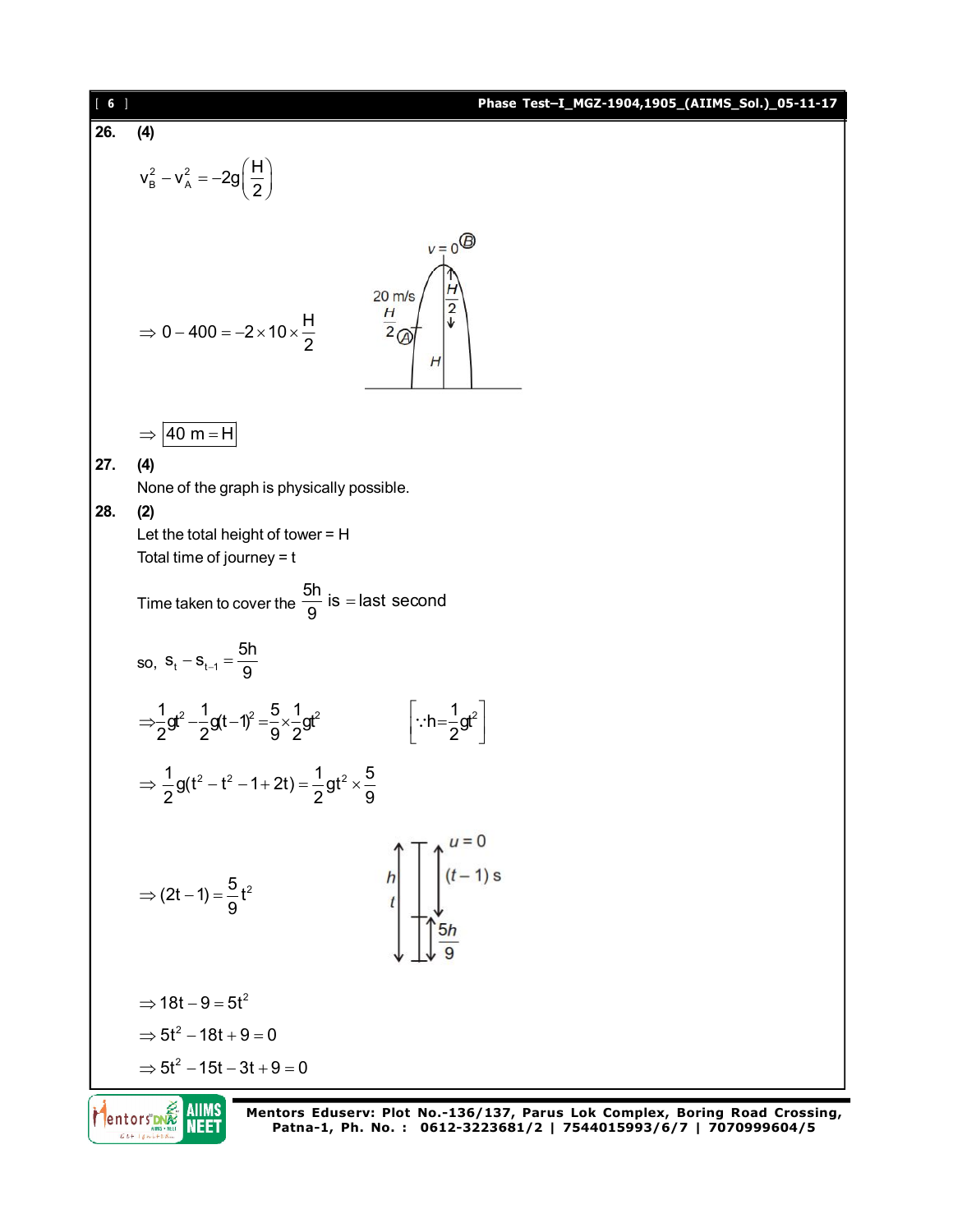# **Phase Test–I\_MGZ-1904,1905\_(AIIMS\_Sol.)\_05-11-17** [ **7** ]

⇒ 5t(t-3) - 3(t-3) = 0  
\n⇒ (5t-3)(t-3) = 0  
\nt = 
$$
\frac{3}{5}
$$
,  $\frac{1}{15}$  = 3s (t =  $\frac{3}{5}$ , doesn't satisfy the given criterion, so we neglect it)  
\n29. (3)  
\nGiven vectors can be rewritten as  $\vec{A} = 2\hat{i} + 3\hat{j} + 8\hat{k}$  and  $\vec{B} = -4\hat{i} + 4\hat{j} + \alpha\hat{k}$   
\nDot product of these vectors should be equal to zero because they are perpendicular.  
\n∴  $\vec{A} \cdot \vec{B} = -8 + 12 + 8\alpha = 0$  ⇒  $8\alpha = -4$  ⇒  $\alpha = -1/2$   
\n30. (3)  
\nWe know that  $\vec{A} \times \vec{B} = -(\vec{B} \times \vec{A})$  because the angle between these two is always 90°.  
\nBut if the angle between  $\vec{A}$  and  $\vec{B}$  is 0 or  $\pi$ . Then  $\vec{A} \times \vec{B} = \vec{B} \times \vec{A} = 0$ .  
\n31. (1)  
\n $W = \vec{F} \cdot \vec{S} = (5\hat{i} + 6\hat{j} + 4\hat{k})(6\hat{i} - 5\hat{k}) = 30 - 20 = 10$   
\n32. (4)  
\n $\cos \theta = \frac{56}{AB} = \frac{42 + 24 - 12}{\sqrt{36 + 36 + 9} \sqrt{49 + 16 + 16}} = \frac{56}{9\sqrt{71}}$   
\n $\cos \theta = \frac{56}{9\sqrt{71}}$ .  $\sin \theta = \frac{\sqrt{5}}{3}$  or  $\theta = \sin^{-1}(\frac{\sqrt{5}}{3})$   
\n33. (2)  
\n $|\vec{A} \times \vec{B}| = \sqrt{3}(\vec{A}\vec{B})$   
\n $|\vec{A} \times \vec{B}| = \sqrt{3}(\vec{A}\vec{B})$   
\n $|\vec{A} \times \vec{B}| = \sqrt{3}(\vec{A}\vec{B})$   
\n $|\vec{A} \times \vec{B}| = \sqrt{3}(\vec{A}\vec{B})$ 

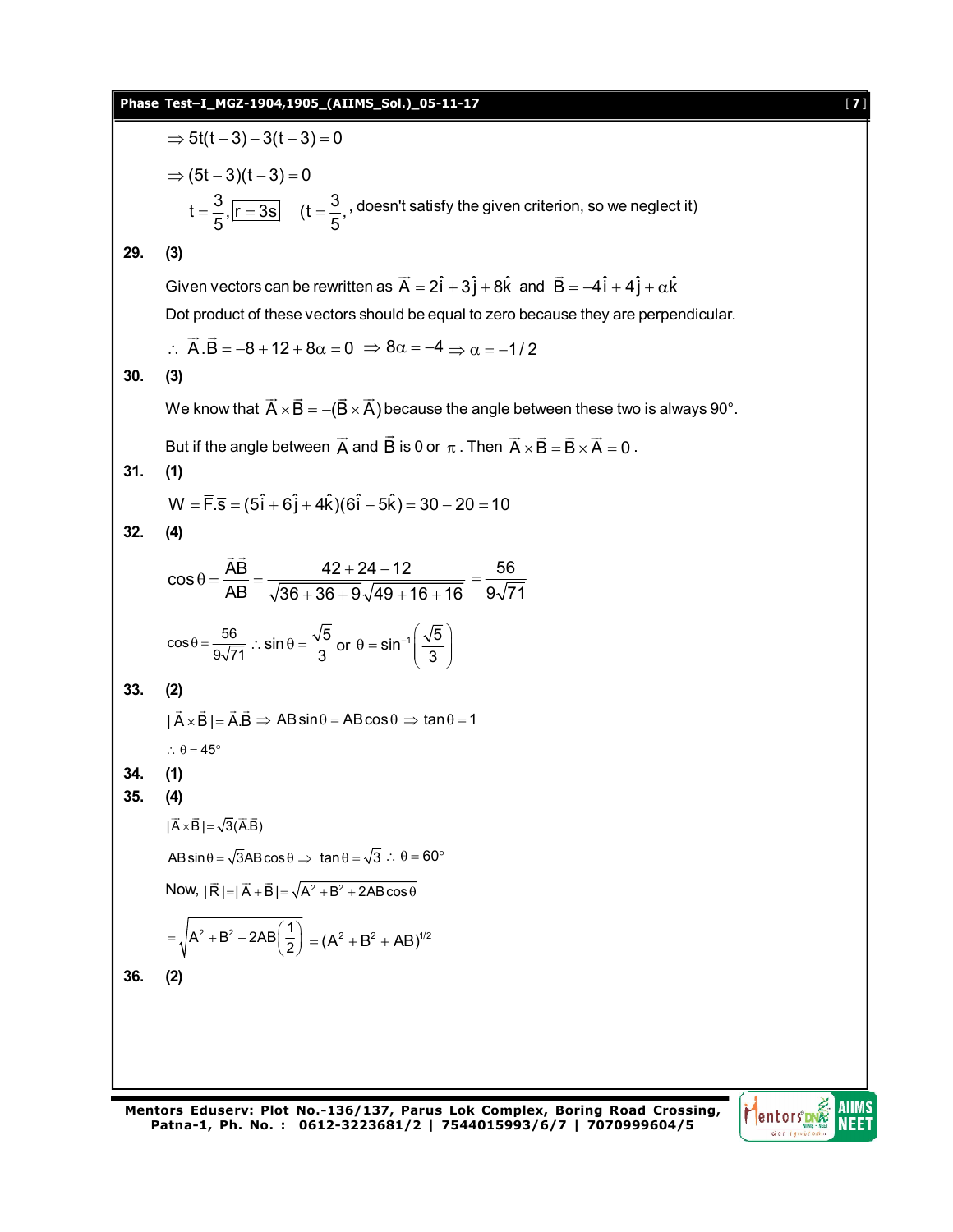

**Patna-1, Ph. No. : 0612-3223681/2 | 7544015993/6/7 | 7070999604/5**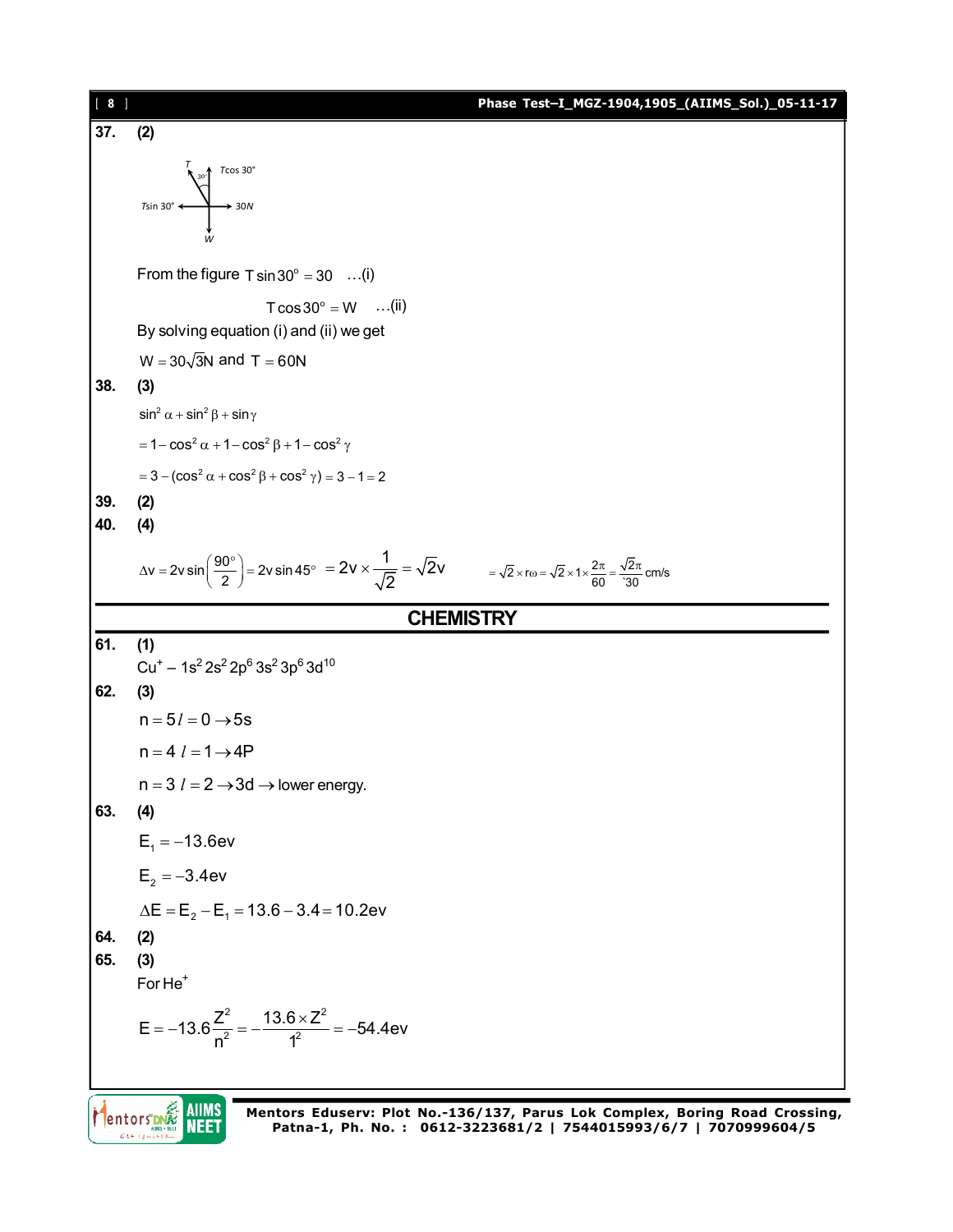2 has a test-1.0(72-1.904,1.905 (ATIMS\_S50L), 05-11-17  
\n66. (1)  
\n
$$
\frac{1}{\lambda} = R\left(\frac{1}{1^2} - \frac{1}{\infty^2}\right)
$$
\n
$$
\frac{1}{\lambda} = 1.097 \times 10^7
$$
\n
$$
= \frac{100}{1.097} \times 10^{-9}
$$
\n
$$
= \frac{100}{1.097} \times 10^{-9}
$$
\n67. (2)  
\n68. (1)  
\n
$$
Fe^{2} - 1s^2 2s^2 2p^6 3s^2 3p^6 3d^6
$$
\n69. (3)  
\n
$$
m^{-2} = 1 - 10 + 1 + 2
$$
\n
$$
m = -2 - 1 - 0 + 1 + 2
$$
\n
$$
m = -2 - 1 - 0 + 1 + 2
$$
\n71. (4)  
\n72. (2)  
\n
$$
m = -2 - 1 - 0 + 1 + 2
$$
\n73. (3)  
\n
$$
m = -\sqrt{l(l+1)} \frac{h}{2\pi}
$$
\n
$$
= \sqrt{l(l+1)} \frac{h}{2\pi}
$$
\n
$$
= \sqrt{l(1+1)} \frac{h}{2\pi}
$$
\n
$$
= \sqrt{2} \frac{h}{2\pi} = \frac{h}{\sqrt{2\pi}}
$$
\n73. (3)  
\n74. (1)  
\n75. (4)  
\n4PH<sub>3</sub> -<sup>3</sup> - P<sub>4</sub> + 6H<sub>2</sub>  
\n4<sup>2</sup> + m|H<sub>3</sub> gives 6<sup>-1</sup>H<sub>2</sub>  
\n $\therefore 100$  m| $PH_{3} = \frac{6}{4} \times 100 = 150$  m|H<sub>2</sub>.

**Mentors Eduserv: Plot No.-136/137, Parus Lok Complex, Boring Road Crossing, Patna-1, Ph. No. : 0612-3223681/2 | 7544015993/6/7 | 7070999604/5**